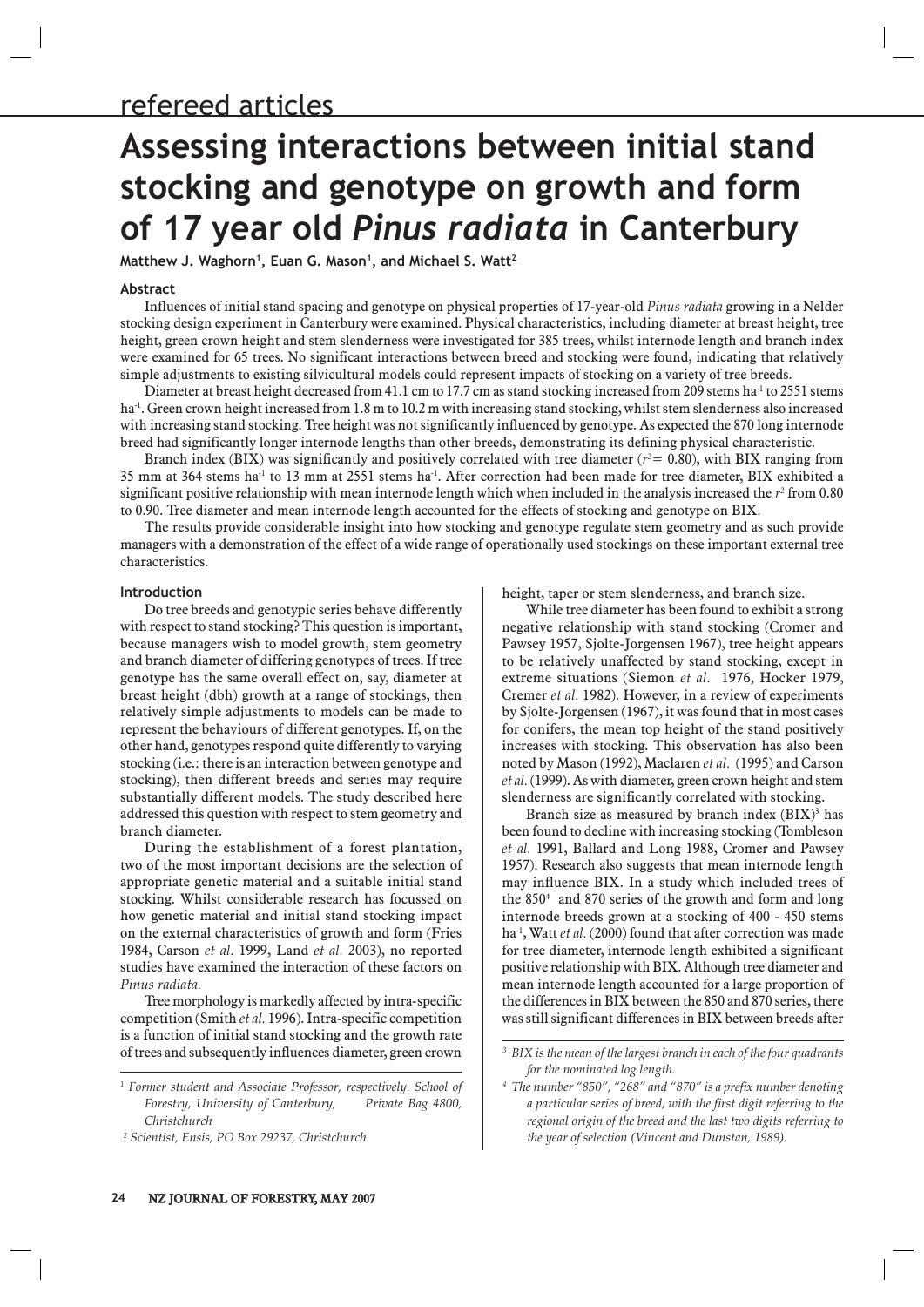accounting for these two factors. To date these findings have not been tested for breeds or genetic series with contrasting internode length growing across a range of stockings.

Whilst stocking has been shown to have an impact on BIX, previous research found no correlation between stocking and internode length (Siemon *et al.* 1976, Grace and Carson 1993). The study reported here offered an opportunity to corroborate this finding across a wide range of stockings and breeds that could be expected to differ in internode length.

New Zealand has a longstanding genetic improvement program for *Pinus radiata.* The breeding program as described in numerous publications (e.g. Shelbourne *et al.* 1986, Jayawickrama *et al.* 1997a) has produced planting stock with altered external features such as internode length and branch diameter. The five "genotype/propagation treatments" used within the experiment reported here come from two breeds (870 is a long internode breed, whilst the 850 and 268 series are from the same growth and form breed). Within the 268 series there were one and three year old cuttings.

The 850 series had a growth and form (GF) rating of 14, whilst the seedlings, one-year-old cuttings and three-yearold cuttings from the 268 series had GF ratings of 22, 19 and 17 respectively (Shelbourne *et al.*, 1986). These GF breeds were devised to produce structural timber and, when pruned, knot-free timber. However, the development of the 850 and 268 series resulted in a reduction of the average internode length below that of unimproved plantations. This led to the development of the 870 breed (Jayawickrama *et al.* 1997b).

The 870 breed is the first generation long internode breed developed to obtain long clear sections from unpruned trees and has been found to have significantly longer mean internode lengths than the 850 and 268 series (Carson and Inglis 1988). Other than longer internode lengths, the 870 breed has larger diameter branches than the GF breed (Jayawickrama *et al.* 1997b).

In New Zealand many relationships between stocking and stem geometry are represented in software such as the Standpak modelling system and web-based models on the School of Forestry's website (http://www.forestry.ac.nz) at the University of Canterbury, however, these stocking/stem geometry relationships may vary with genotype. Effects of genotype have not been fully incorporated into software packages and in some cases are unknown. Where genotype influences the level of a relationship it is easy to apply adjustments to existing software. If an interaction between genotype and stocking exists, adjustments become more complex and must be made to coefficients within models represented by the software.

The objective of this study was to examine the influence of initial stand stocking and genotype on physical stem characteristics of differing breeds and series of *Pinus radiata,* identifying where significant interactions between breed and stocking exist.

# **Materials and Methods** *Site Location*

Measurements were taken from 17-year-old *Pinus radiata* trees that had been grown in a Nelder experiment (Nelder 1962) located at Burnham, approximately 18 km south-west of Christchurch (latitude 43°36.5'S, longitude 172°17.75'E, altitude 70 m a.s.l.). The trial was situated on Lismore stony silt loam soil (N.Z.S.B. 1968) and experienced a mean annual precipitation of 650 mm, in which seasonal water deficits occur during January to March, when evapotranspiration exceeds rainfall (G. Furniss, pers. comm.).

## *Experimental Plot*

The experiment comprised five genotype/propagation treatments (850, 870, 268, cuttings taken from one-year-old parents and cuttings taken from three-year-old parents. Cuttings were both from the 268 series.). The Nelder trial contained 45 spokes separated by 8 degree intervals in 10 circular rings (Figure 1) with high initial stocking rates present at the centre of the Nelder and low initial stocking rates present on the outer ring of the Nelder (Table 1). Each genotype/propagation treatment occupied nine of the spokes split in a group of five spokes on one side of the plot and a group of four spokes on the other side of the plot, making two randomised complete blocks.

The trees were not thinned prior to examination. Due

#### *Table 1. Nelder design*

| Circle<br>number | Radii of<br>planting<br>circles(m) | Equivalent<br>square<br>spacing(m) | Initial<br>stocking<br>$(\text{stems ha}^{-1})$ |
|------------------|------------------------------------|------------------------------------|-------------------------------------------------|
| Buffer           | 12.35                              | 1                                  | 1                                               |
| 1                | 14.20                              | 1.98                               | 2551                                            |
| 2                | 16.31                              | 2.28                               | 1924                                            |
| 3                | 18.75                              | 2.26                               | 1457                                            |
| 4                | 21.54                              | 3.00                               | 1111                                            |
| 5                | 24.75                              | 3.46                               | 835                                             |
| 6                | 28.44                              | 3.97                               | 635                                             |
| 7                | 32.68                              | 4.56                               | 481                                             |
| 8                | 37.56                              | 5.24                               | 364                                             |
| 9                | 43.16                              | 6.03                               | 275                                             |
| 10               | 49.59                              | 6.92                               | 209                                             |
| Buffer           | 56.99                              |                                    |                                                 |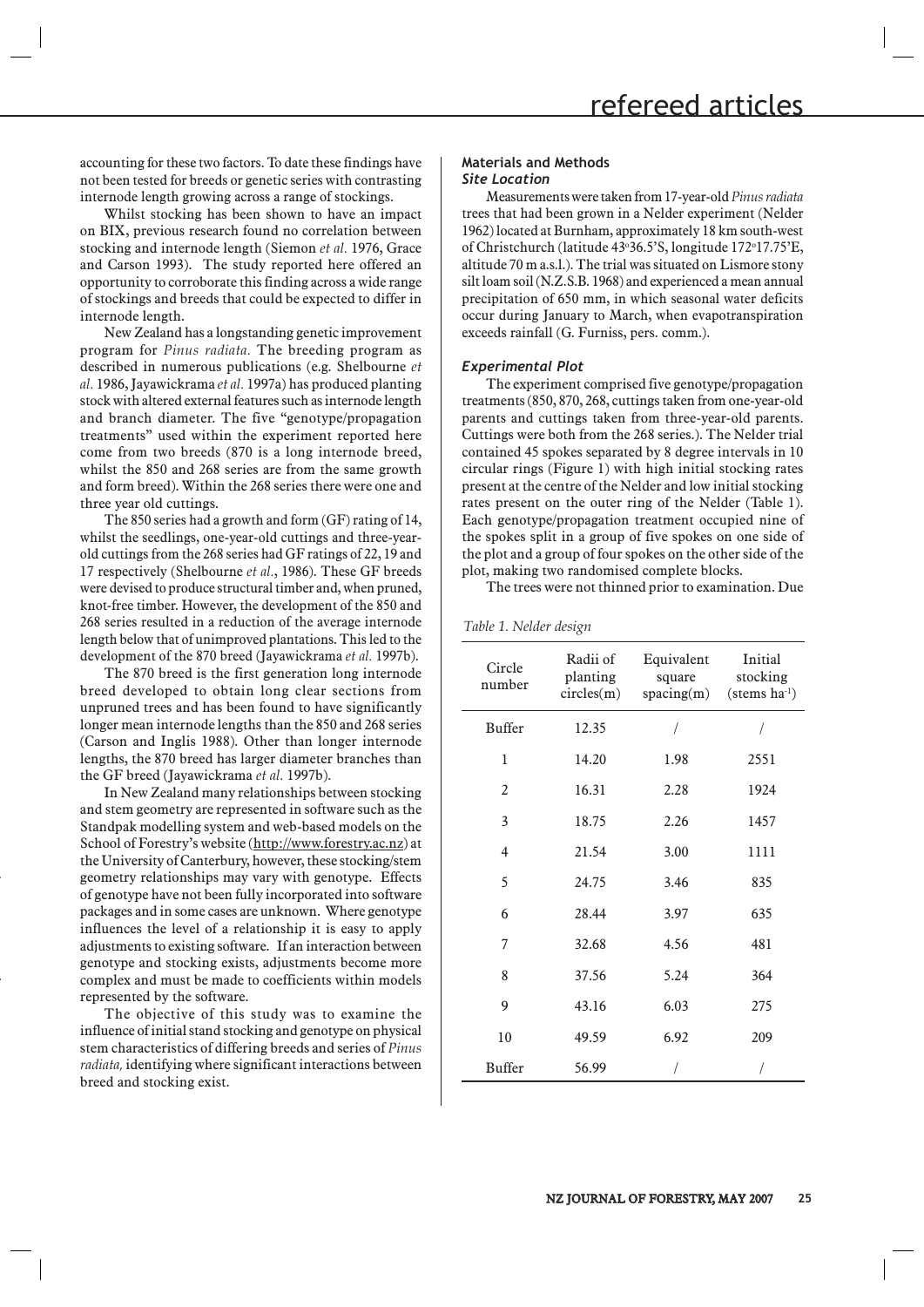# refereed articles

to natural mortality, windthrow or malformation, 385 of the original 450 trees were suitable for examination. A total of 182 trees had a complete set of neighbours. The 65 trees assessed for BIX and internode length were selected from this population.

*Figure 1. Plan of the Nelder stocking design experiment used. Trees are planted at each spot.*



## *Measurements*

Measurements of diameter at breast height, tree height and crown height were taken from 385 trees representing the five genotype/propagation treatments and ten initial stand stockings within the Nelder plot. Dbh was measured in centimetres (cm) using a tree diameter tape, whilst tree height and green crown height were measured in metres (m) using a vertex height instrument. Slenderness was calculated as height/dbh. Green crown height was measured as the height of the first live branch. Branch diameter and internode length were measured on 65 trees which were felled. The 65 trees selected represented all five genotype/propagation treatments and seven of the initial stand stockings. The largest branch in each quadrant of every whorl in the second log (6.0 - 12.0 m) was measured using calipers in millimetres (mm). Measurements were taken at a distance of two centimetres from the trunk to avoid node swelling. Quadrant 1 always faced true north. Internode lengths for each log (6.0 - 12.0 m) were obtained from internodes that were completely within the log length described above by measuring the vertical distance from the top of one whorl to the base of the whorl above.

#### **Analyses**

Analyses on height, green crown height, slenderness and dbh were initially restricted to those trees, 182 in total, that were completely surrounded by neighbouring trees and thus not affected by the mortality of neighbouring trees. In addition, analyses were conducted using all trees to see whether or not the results differed. The latter analysis had the advantage of being more balanced, and it is debatable whether or not trees surrounded by a complete set of neighbours properly represent treatments in an initial stocking experiment, because mortality is a feature of highly stocked stands. The analyses reported for internode length and BIX used 65 trees.

All analyses were undertaken using SAS (SAS-Institute-Inc., 2000). Mean values of the stocking and genotype within block level data were used for all analyses unless otherwise indicated. An analysis of variance examined the main and interactive effects of stocking and breed on four separate variables: diameter, height, slenderness and green crown height. The mean was determined for all variables to assess the impact stocking and breed had on the variables and a Student-Neuman-Keuls (SNK) test was used to determine if the means were significantly different.

Taking into account repeated measures within trees a linear mixed model (proc MIXED) was used to assess the effect of height to the base of the internode on internode length. As internode length was not found to vary with internode height, subsequent analyses were undertaken at the block level using mean internode length. In this analysis internode length was transformed using scaled power transformations (Cook & Weisberg 1999) to improve the linear fit:

$$
X^{(\lambda)} = \begin{cases} (x^\lambda - 1)/\lambda \ \lambda \neq 0 \\ \log(x) \quad \lambda = 0 \end{cases}
$$

The value of  $\lambda$  ranges typically between -1 and 3 to produce a variety of curvilinear shapes.

Analyses of diameter, height, slenderness and length of canopy were also conducted specifying stocking as a continuous variable, with the latter variable transformed using scaled power transformations.

The effects of stocking and genotype on BIX were initially assessed using analysis of variance. Variation in BIX was modelled using stocking and genotype, as well as tree diameter and average internode length. Curvilinear relationships were represented by variables transformed using scaled power transformations (Cook & Weisberg 1999).

#### **Results**

Interactions between stocking and genotype/ propagation treatment were not statistically significant for height, dbh, slenderness and crown length.

Initial stand stocking had a highly significant (*Ρ*<0.0001) influence on tree diameter at breast height with diameter increasing as stand stocking declined (Table 2). A scaled transformation of stems ha<sup>1</sup> using a  $\lambda$  value of -0.5 provided the best fit to a model of dbh vs stocking. The influence of genotype/propagation treatment on diameter was marginally significant (*Ρ* = 0.0418) (Table 3), and only the three-year-old cuttings treatment and 850 series differed significantly from one another. Tree height was not significantly affected by stocking or genotype/propagation methods.

Green crown height was significantly affected by stocking (*Ρ*<0.0001, λ=-0.1) and genotype (*Ρ*<0.0007) (Figure 2). The 850 series had a green crown height of 6.0 m compared to 7.1 for the other genotype/propagation treatments.

Stem slenderness was significantly  $(P<0.0001, \lambda = 0.3)$ influenced by stocking (Table 2) and marginally (*Ρ*=0.0211)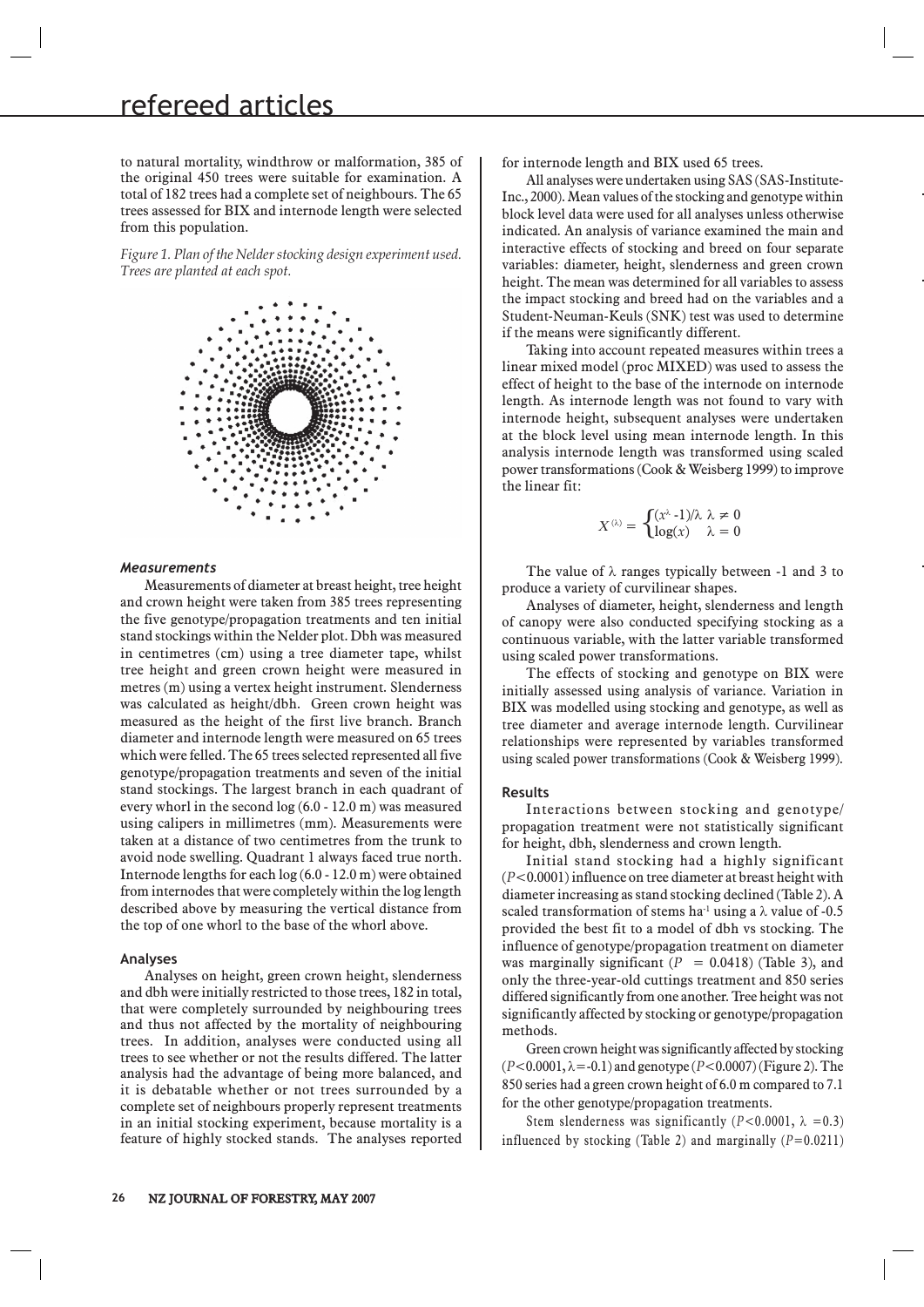Green crown height (m)

Slenderness  $(m/cm)$ 

| Initial<br>stocking<br>(stems<br>$ha^{-1}$ ) | Mean<br>diam-<br>eter<br>(cm) | Mean<br>height<br>(m) | Green<br>crown<br>height<br>(m) | Slender-<br>ness<br>(m/cm) |
|----------------------------------------------|-------------------------------|-----------------------|---------------------------------|----------------------------|
| 209                                          | 36.6                          | 16.6                  | 1.8                             | 0.46                       |
| 275                                          | 34.7                          | 17.5                  | 2.7                             | 0.51                       |
| 364                                          | 35.0                          | 17.7                  | 3.4                             | 0.51                       |
| 481                                          | 31.8                          | 18.4                  | 5.4                             | 0.59                       |
| 635                                          | 28.6                          | 18.0                  | 6.8                             | 0.64                       |
| 835                                          | 24.9                          | 17.7                  | 7.8                             | 0.74                       |
| 1111                                         | 24.0                          | 17.8                  | 8.8                             | 0.77                       |
| 1457                                         | 21.9                          | 17.6                  | 9.3                             | 0.84                       |
| 1924                                         | 18.9                          | 16.8                  | 9.4                             | 0.95                       |
| 2551                                         | 17.7                          | 17.3                  | 10.2                            | 1.03                       |

*Table 2. Mean diameter, height, green crown height and slenderness by initial stand stocking.*

*Table 3. Mean diameter, height, green crown length and slenderness by breed/propagation treatment*

1-year-old 27.2 17.9 10.9 0.70 3-year-old 26.0 17.7 10.3 0.75

Mean height (m)

Mean diameter (cm)

Breed/ propagation treatment

| 268                                                                                                                                                                                                                                                                                                                                                                                                                                                                                                                                                                                                                                                                                                                                                                                                                                                                                                                                                      | 27.3 | 17.2 | 10.1 | 0.68 |  |  |  |  |
|----------------------------------------------------------------------------------------------------------------------------------------------------------------------------------------------------------------------------------------------------------------------------------------------------------------------------------------------------------------------------------------------------------------------------------------------------------------------------------------------------------------------------------------------------------------------------------------------------------------------------------------------------------------------------------------------------------------------------------------------------------------------------------------------------------------------------------------------------------------------------------------------------------------------------------------------------------|------|------|------|------|--|--|--|--|
| 850                                                                                                                                                                                                                                                                                                                                                                                                                                                                                                                                                                                                                                                                                                                                                                                                                                                                                                                                                      | 28.9 | 18.2 | 12.2 | 0.68 |  |  |  |  |
| 870                                                                                                                                                                                                                                                                                                                                                                                                                                                                                                                                                                                                                                                                                                                                                                                                                                                                                                                                                      | 25.8 | 17.0 | 10.3 | 0.71 |  |  |  |  |
| Initial stand stocking significantly influenced BIX<br>$(P<0.0001, \lambda = -0.6)$ , with values for BIX ranging from 35<br>mm at 364 stems ha <sup>-1</sup> to 13 mm at 2551 stems ha <sup>-1</sup> . Neither<br>genotype/propagation nor the interaction with initial<br>stand stocking had a significant influence on BIX means<br>when included in a model incorporating stocking effects.<br>However, tree diameter exhibited a strong $(r^2=0.80)$ ,<br>significant ( $P < 0.0001$ ), and positive relationship with<br>BIX (Figure 3). Inclusion of stem diameter at breast<br>height in the analysis accounted for the stocking effect<br>on BIX. The latter effect was found to be insignificant<br>when added to the model with stem diameter. Moreover,<br>genotype/propagation treatment was significant in the<br>model that included diameter at breast height, indicating<br>that treatments had different intercepts, but not different |      |      |      |      |  |  |  |  |

*Figure 3. Relationship between BIX and tree diameter for the five genotype/propagation treatments; 3-year-old cuttings (black circle), 1-year-old cuttings (white circle), 850 series (black square), 870 breed (white square) and 268 series (black triangle). Linear lines have been drawn through those genotypes with the highest and lowest BIX for a given diameter; the 870 breed (solid line) and the 268 series (dotted line), respectively.*



influenced by genotype (Table 3). The three-year-old cuttings were slightly more slender than other genotype/propagation treatments.

Internode length was significantly influenced by genotype (Ρ<0.05) but not stocking or the interaction of the two. The 870 breed, with a mean internode length of 61 cm across all stand stockings, was significantly different from the four remaining genotype/propagation treatments, which had mean internode lengths between 37 and 47 cm. The distance from the ground to the base of the internode was found to have no influence on internode length (P<0.05). Internode length was not significantly correlated with dbh.

*Figure 2. Relationship between initial stand stocking and green crown height for each genotype/propagation treatment; 3-year-old cuttings (black circle), 1-year-old cuttings (white circle), 850 breed (black square), 870 breed (white square) and 268 breed (black triangle).*

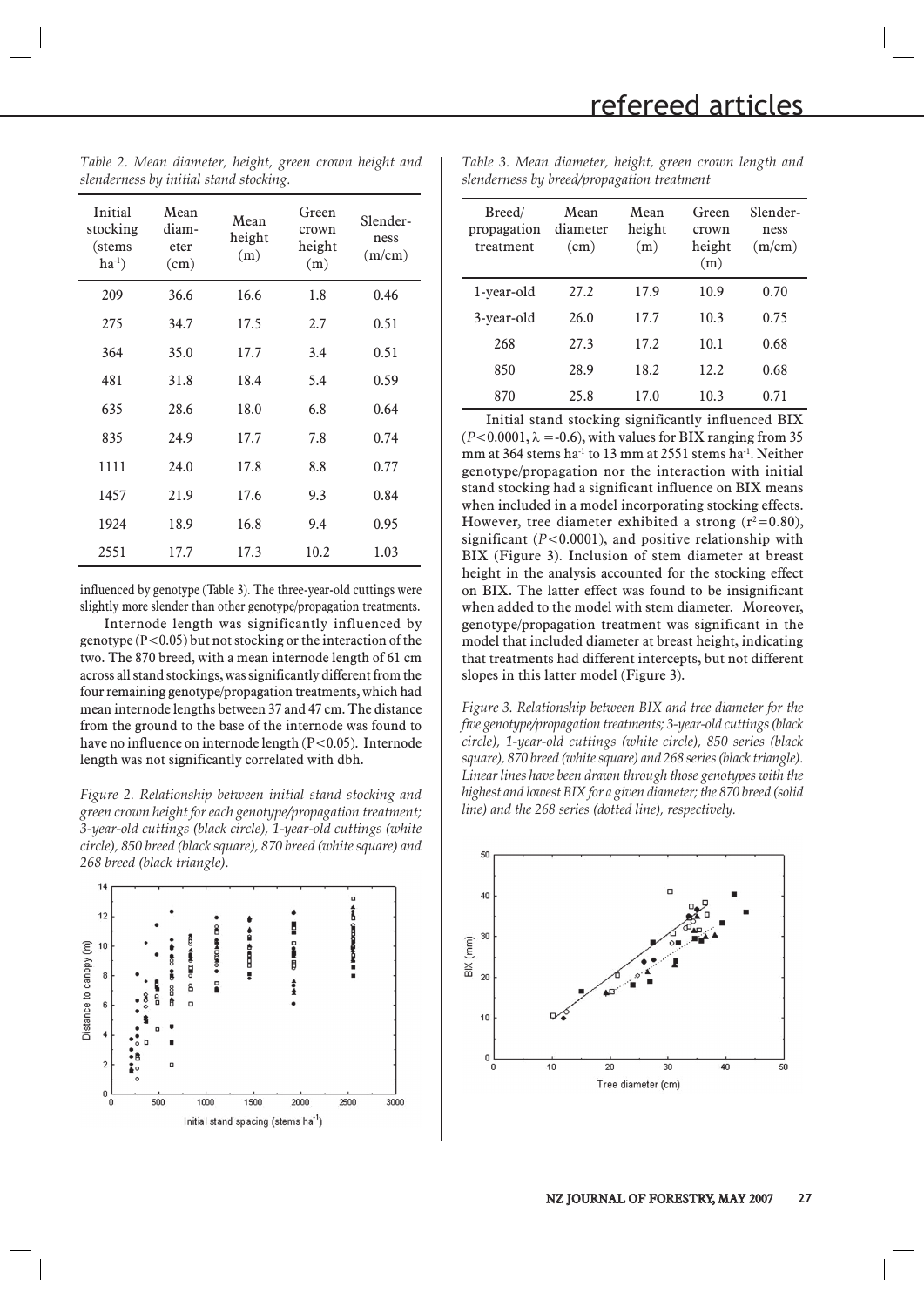After correction had been made for tree diameter a plot of residual BIX against mean internode length revealed a positive relationship (Figure 4). Mean internode length was significant (*Ρ*<0.0001) when included in the model with stem diameter (also *Ρ*<0.0001) and improved the coefficient of determination of this model from 0.80 to 0.90. Inclusion of mean internode length in the model accounted for the genotype effect on BIX; the latter effect was found to be insignificant when added to the model with stem diameter and mean internode length, indicating that models of BIX based on diameter at breast height should have different intercepts for breeds with differing internode lengths. This result held when one extreme internode length was excluded from the analysis. If the 870 breed was excluded from the analysis, then the influence of internode length was not quite significant (*Ρ*<0.052), and the class level genetic effect was similarly insignificant (*Ρ*<0.14). The final branch index model was as follows:

 $BIX = -10.07 + 1.009 DBH + 16.226 IL$ 

where BIX=branch index in mm, dbh=diameter at breast height in cm, and IL=mean internode length in m  $(r^2=0.9)$ .

*Figure 4. Relationship between residual BIX and mean internode length for the five genotype/propagation treatments; 3-year-old cuttings (black circle), 1-year-old cuttings (white circle), 850 series (black square), 870 breed (white square) and 268 series (black triangle).*



## **Discussion**

Perhaps the most important result of this study was the lack of any significant interaction between genotype and stocking on variables describing stem and branch geometry. This implies that simple adjustments to intercepts of equations in existing silvicultural models might account for differences in dbh, BIX and green crown height observed between genotypes. Genotype did not influence height significantly, and so no change in models of mean top height would be required. This was not a test of genetic by environment interactions, nor was it a test for differences in growth pattern between breeds or series. Managers wishing to apply existing models to new tree genotypes should be mindful of these other potential interactions.

Diameter, as one would expect, was considerably affected by initial stand stocking. There was a uniform increase in diameter with reduced stocking that resulted in over a two-fold increase in diameter as stocking decreased from 2551 stems ha<sup>-1</sup> to 209 stems ha<sup>-1</sup>. This relationship between stocking and diameter has been known for considerable time but it is still routinely confirmed, more recently from the Tikitere Agroforestry Trial (Knowles *et al*., unpubl), and from work by Holley and Stiff (2003) and Land *et al*. (2003) using loblolly pine (*Pinus taeda*).

No relationship was found between tree height and initial stand stocking. This result corroborates previous observations (Siemon *et al*, 1976; Hocker, 1979; Cremer *et al*., 1982; Lanner, 1985). However, it contradicts Sjolte-Jorgensen (1967), Mason (1992), Maclaren *et al.* (1995) and Carson *et al*. (1999), who all noted that either mean height or mean top height increased with stocking in their studies.

Green crown height showed a substantial change of over eight metres between the low and high stand stockings, with significant, large changes with stocking up to 1111 stems ha-1, after which changes in green crown height were less pronounced. Beekhuis (1965) noted that both Brown (1962) and Whiteside (1962) had observed an approximate one metre increase in green crown height for every 0.3 m increase in spacing, which was similar to results observed here.

Slenderness was also significantly influenced by stocking. It is well established that in general, in trees of the same age, slenderness decreases with increasing diameter (Sjolte-Jorgensen, 1967; Wang and Ko, 1998; Zhang *et al*., 2002). In this trial, more than a two-fold increase in slenderness occurred between the lowest and highest stand stockings.

The significant influence of initial stand stocking on branch index for the second log in this trial corroborates findings by Tombleson *et al*. (1991) and Ballard and Long (1988). Findings demonstrate that variation in BIX between stockings was attributable to differences in diameter for a given genotype/propagation treatment. This is consistent with previous studies which show that diameter accounts for variation in stocking induced differences in BIX (Smith *et al*. 1996, Knowles and Kimberley unpubl., Woollons *et al*. 2002). For a given diameter the greatest difference in BIX between genotypes was between the 268 series and the 870 breed. The BIX for the 870 breed was found to be on average 5.5 mm larger than the 268 series after adjusting for stem diameter. This is supported by Carson and Inglis (1988), Jayawickrama *et al*. (1997b) and Watt *et al*. (2000) who have all found that for a given tree diameter the 870 breed tended to have larger diameter branches than GF breed. Carson and Inglis (1988) state that selection for long internodes increased average internode length and also tended to increase average branch size, which can be supported from observations made in this trial.

Mean internode length accounted for the within and between genotype effect on BIX. This is consistent with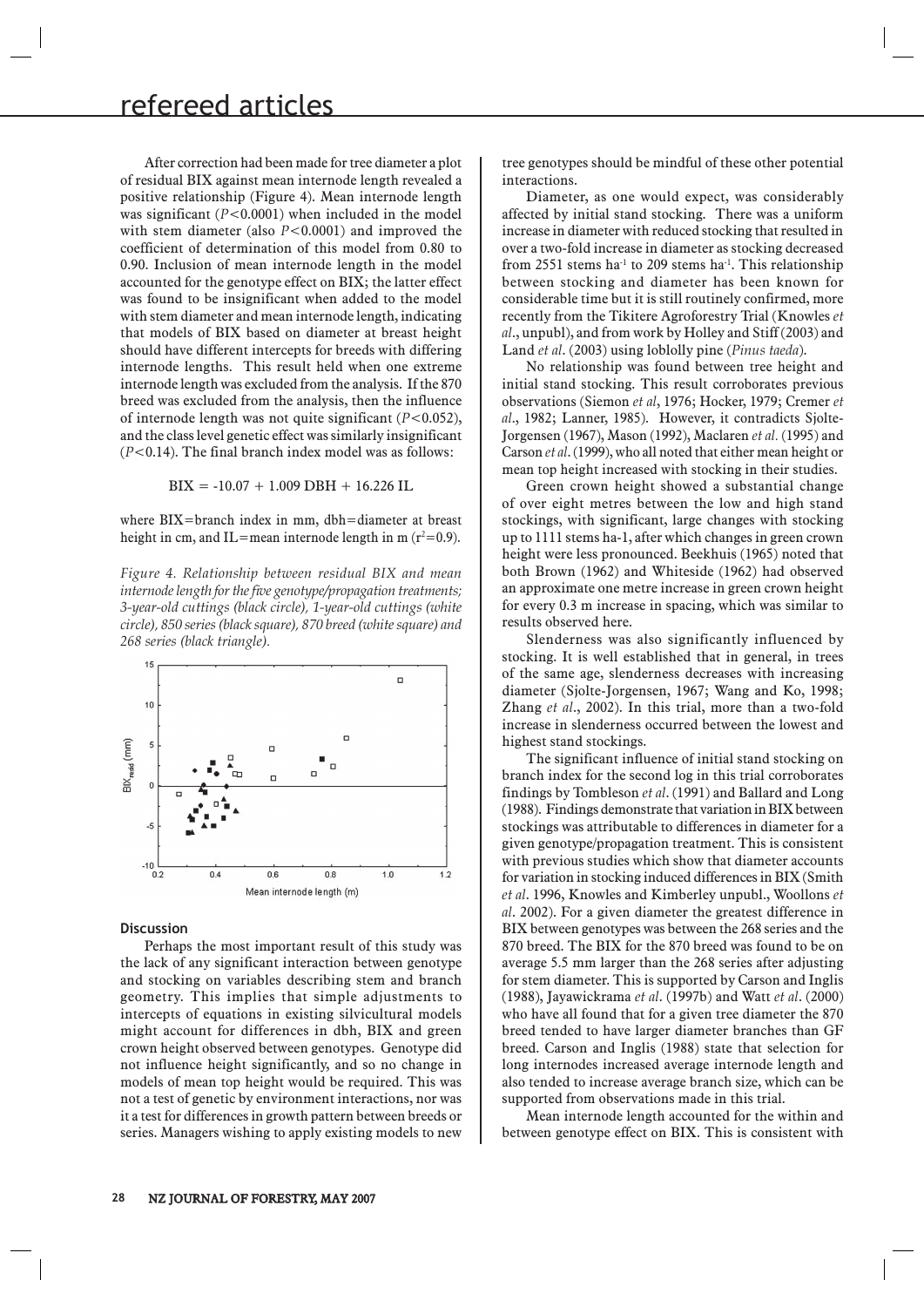research by Watt *et al*. (2000), and extends these findings to a greater range of stockings and breeds. Analyses done at the tree level (data not shown), indicate that the relationship between mean internode length and BIX was strong. For the genotypes examined in this study our results suggest that inclusion of internode length in models of branch diameter may provide a useful means of quantifying within and between genotype variation in BIX.

The effect of stocking on internode length agrees with findings by Siemon *et al*. (1976) and Tombleson *et al*. (1991) who observed no obvious trend. Compared to many other conifers, a distinctive feature of *Pinus radiata*  is the relatively long internodes which separate the whorls of branches (Lavery, 1986), that are under strong genetic control once the juvenile state of the tree is passed (Lavery, 1986; Grace and Carson, 1993). The effect of genotype was well demonstrated within this trial and compared favourable with results from Carson and Inglis (1988), who noted that the 870 breed had significantly longer mean internode lengths than the 850 series.

Carson and Inglis (1988) noted that the 268 series was extremely multinodal, but this observation was not consistent with results reported here. The 850 and 268 series had an essentially identical number of whorls per tree throughout the trial, whilst as expected, the 870 breed had considerably fewer whorls. Correlations in this study suggest that internode length of *Pinus radiata* may be relatively independent of tree size, which is in agreement with Woollons *et al*. (2002). In attempting to model internode length, Woollons *et al*. (2002) noted that 'it is evident internode length can be regarded as a random phenomenon'. Results from this study and previously from Carson and Inglis (1988) confirm that there is a large potential for exploiting genetic variation in internode length to dramatically increase the yields of clearwood, without unduly compromising growth rate. There are obvious advantages in growing clearwood in long pieces, namely, reducing the costs of re-cutting and increasing the versatility of the product for meeting a range of end uses.

### **Conclusions**

No statistically significant interactions between stocking and genotype/propagation method were found for any of the variables examined.

Diameter, green crown height and slenderness were all significantly influenced by initial stand stocking. Stem diameter decreased from 36.7 cm to 17.7 cm as stand stocking increased from 209 stems ha<sup>-1</sup> to 2551 stems ha<sup>-1</sup>. Green crown length decreased from 1.8 m to 10.2 m with increasing stand stocking, whilst stem slenderness increased from 0.46 to 1.03 with increasing stand stocking.

The 850 series had a higher green crown height than any of the other genotype/propagation treatments, and also had the largest mean dbh, although the effect on dbh was only marginally significant statistically and could only be shown to be different from the 870 breed and the cuttings taken from one-year-old parents.

BIX was positively correlated with tree diameter. After

adjustment for tree diameter, BIX was positively correlated with internode length, and the two together explained 90% of variation in BIX.

The 870 breed had significantly longer internode lengths than other genotypes demonstrating its defining physical characteristic. The 870 breed had a mean internode length of 61 cm, whilst the remaining four breed/propagation treatments had mean internode lengths between 37 cm and 47 cm.

#### **Acknowledgements**

The authors wish to thank Selwyn Plantation Board Ltd. for providing access to the Nelder experiment. The Nelder experiment was designed and established for the Management of Improved Breeds Cooperative. Many thanks to Nigel Pink from the School of Forestry for assistance in processing samples for analysis. Comments on the manuscript by Professor John Walker, Dr Charles Sorensson, Dr Jennifer Brown and Associate Professor Bruce Manley are gratefully acknowledged.

#### **References**

- Ballard, L.A. and Long, J.N. (1988). Influence of stand density on log quality of lodgepole pine. *Canadian Journal of Forest Research.* 18: 911-916.
- Beekhuis, J. (1965). Crown depth of radiata pine in relation to stand density and height. *New Zealand Journal of Forestry Science.* 10(1): 43-61.
- Carson, M.J. and Inglis, C.S. (1988). Genotype and location effects on internode length of *Pinus radiata* in *New Zealand. New Zealand Journal of Forestry Science.*  18(3): 267-279.
- Carson, S.D., Kimberley, M.O., Hayes, J.D. and Carson, M.J. (1999). The effect of silviculture on genetic gain in growth of *Pinus radiata* at one-third rotation. *Canadian Journal of Forest Research.* 29: 1979-1984.
- Cook, R.D., and Weisberg, S., (1999). *Applied regression including computing and graphics,* John Wiley & Sons, Inc., New York, 593 pp
- Cremer, K.W., Borough, C.J., McKinnell, F.H. and Carter, P.R. (1982). Effects of stocking and thinning on wind damage in plantations. *New Zealand Journal of Forestry Science.* 12(2): 244-268.
- Cromer, D.A.N. and Pawsey, C.K. (1957). Initial spacing and growth of *Pinus radiata. Forestry and Timber Bureau Bulletin No 36.* Canberra, Australia.
- Fries, A. (1984). Spacing interaction with genotype and with genetic variation for production and quality traits in a trial of seedlings and grafted clones of Scots pine (*Pinus sylvestris* L.). *Silvae Genetica.* 33:145-152.
- Grace, J.C. and Carson, M.J. (1993). Prediction of internode length in *Pinus radiata* stands. *New Zealand Journal of Forestry Science.* 23(1): 10-26.
- Hocker, H.W. (1979). *Introduction to Forest Biology.* John Wiley & Sons. New York, USA.
- Holley, A.G. and Stiff, C.T. (2003). Growth results from 20 year-old low density pine plantations. *In: Proceedings of the 12th Biennial Southern Silvicultural Research*